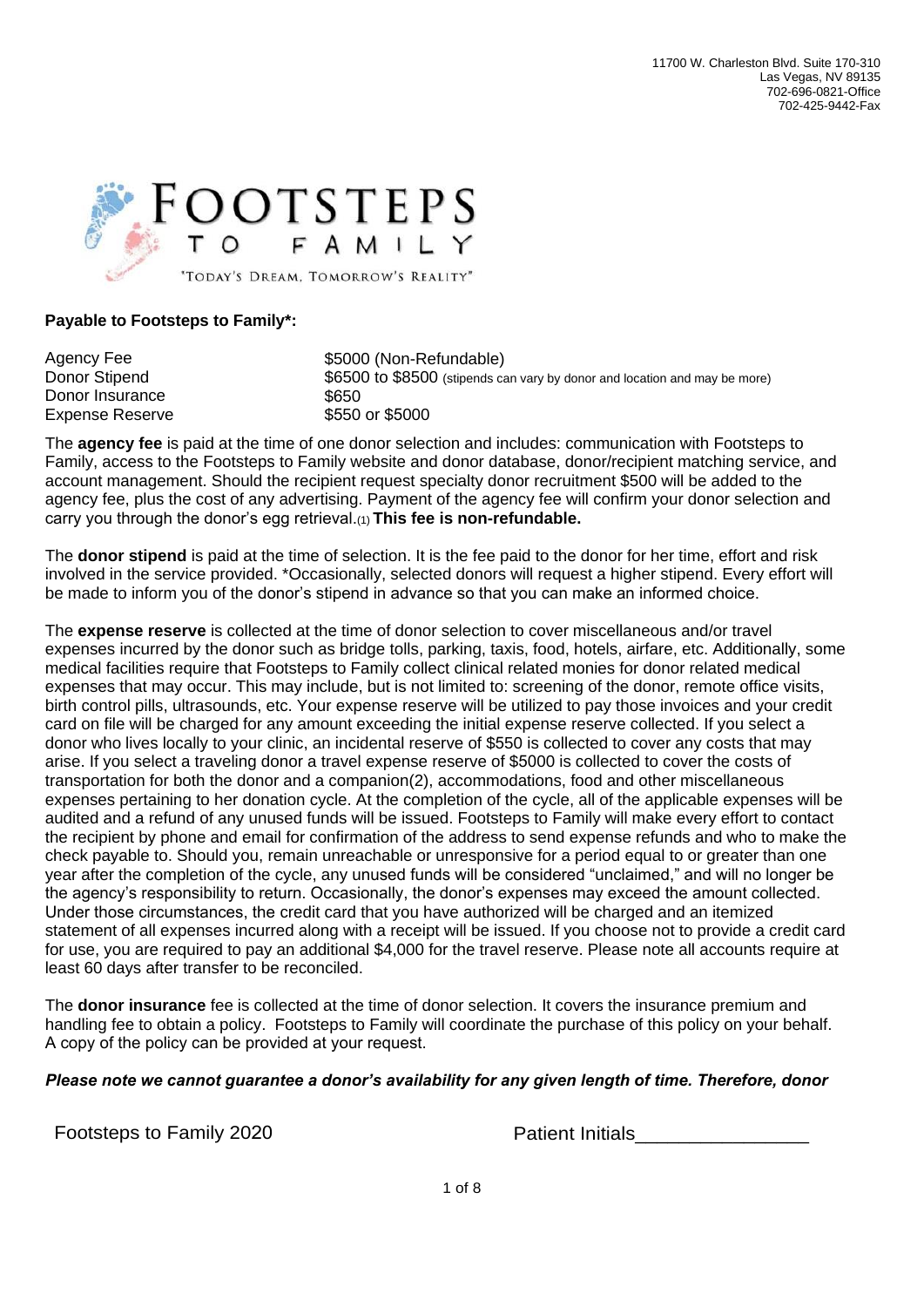*selection cannot be confirmed until payment is made to Footsteps to Family*. Payment can be made by check, MasterCard, visa or bank wire.

| <b>CREDIT CARD AUTHORIZATION</b> |
|----------------------------------|
|----------------------------------|

| <b>Client Name:</b>                    |      |            |  |  |  |
|----------------------------------------|------|------------|--|--|--|
| <b>Billing Address:</b>                |      |            |  |  |  |
| <b>Phone Number:</b>                   |      |            |  |  |  |
| <b>Fax Number:</b>                     |      |            |  |  |  |
| <b>Email Address:</b>                  |      |            |  |  |  |
| <b>Credit Card:</b>                    | Visa | MasterCard |  |  |  |
| Name on Card:                          |      |            |  |  |  |
| <b>Credit Card Number:</b>             |      |            |  |  |  |
| <b>Expiration Date: Security Code:</b> |      |            |  |  |  |

I authorize Footsteps to Family to charge my credit card for any "Footsteps to Family related fees". I understand said fees can be attributed to agency fee, donor/surrogate related fees such as stipends or payments made directly to the donor or surrogate, or for my donor or surrogate's expense reserve/trust account. I understand such expense reserve/trust account is put into place to pay for any out of pocket expenses incurred and those contractually ordered payments to my donor or surrogate. Additionally, expense may consist of any non-cycle related donor or surrogate costs that are not a part of the clinical cycle fees, which could include, but are not limited to, travel (i.e. airfare, transportation, hotel, food, airport parking, child care etc.) as well as medical costs not collected by the clinic or doctor's office and requested by medical facility; (i.e. screening, medication, off site ultrasounds, blood work, etc.). I further understand this authorization gives Footsteps to Family permission to charge the above credit card for any supplementary and/or delinquent funds owed to my expense reserve/trust account as requested by Footsteps To Family if not paid or replenished within the timeframe demanded or detailed within the signed contract.

| Client Name (printed) |                                                                             |
|-----------------------|-----------------------------------------------------------------------------|
|                       | Sign Name: __________                                                       |
|                       | <b>Initials: Example 1</b><br>Last Four Numbers of Social Security: _______ |
|                       | certify the authenticity of my typed signature.                             |

\*Credit card transactions subject to a processing fee.

Patient Initials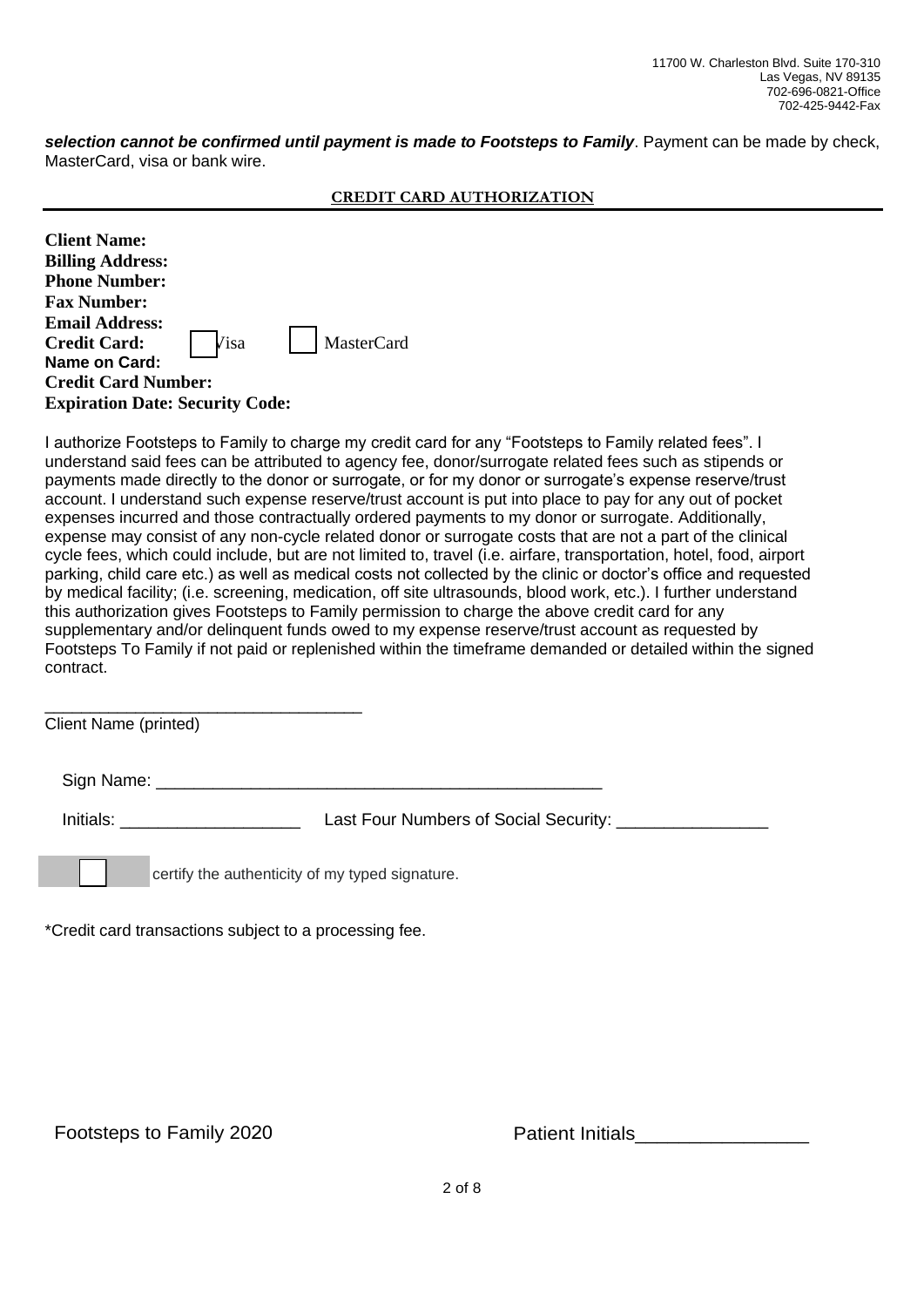## **Cancellation Policy:**

Should the cycle be cancelled by the recipient couple, the selected donor, or should a medical reason prohibit the cycle from proceeding, refunds of monies collected will be provided in the following amounts dependent upon the time of cancellation. **Any unused expense reserve will be refunded in addition to amounts listed below, with the exception of the agency fee:**

Cancellation Occurs:

- Prior to initiation of injectable medication $(3)$
- Physician or Recipient cancels after the initiation of Injectable down regulatory medication
- Physician or Recipient cancels after initiation of fertility Injectable medication
- Donor cancels after initiation of medication

Insurance + Stipend + Unused Reserve Stipend less \$500 + Unused Reserve

75% of Stipend + Unused Reserve

100% of Stipend + Unused Reserve Screening costs vary depending on the medical facility used. Any charges for medical screening in addition to the donor's standard screening (4), as recommended by the FDA, will be the responsibility of the recipient All in cycle services performed on a donor at any clinic are the financial responsibility of the recipient and will either be paid directly to that facility or billed to the required credit card on file with the agency.

Footsteps to Family fees do change from time-to-time. Although every effort is made to provide advance notice of such changes, all prices are subject to change without notice and any charges incurred will reflect the fees in effect at the time that the service is actually rendered. The cost of infertility diagnosis and treatment may vary depending upon the nature of the problem and the full scope of services undertaken; however, great care has been taken to provide an accurate estimate of your treatment costs.

The Ovum Donor Program fees described here are billed in addition to the costs of in-vitro fertilization and its associated services rendered by your cycling clinic, to you, your partner, and the donor; in addition to the cost of all fertility medications.

**Please note that your relationship with the pharmacy who provides medications is outside that of Footsteps to Family. Should the cycle be canceled at any time after an order for medications has been placed, every effort will be made to recover the remaining drugs if applicable and have those sent to your clinic or returned to the pharmacy. If cancellation of the cycle is due to the donor's negligence, the donor will be billed for the medications used and the money received will be returned to you. However, we cannot guarantee remuneration or that medications will be returned; and it remains your financial responsibility to pay for all donor medications ordered, including any additional medications which may be needed for a subsequent cycle.**

This term of services detailed herein shall be governed by and construed in accordance with the laws of the State of Nevada, without regard to the principles of conflicts of law. Notwithstanding anything to the contrary contained herein, by signing below, you consent to the jurisdiction of the courts of the State of Nevada in the event any action is brought in arising out of your use of Footsteps to Family's services as described herein, with venue to be in Las Vegas, Nevada.

By signing below, you acknowledge that in the event litigation is required to interpret or enforce the terms herein in a court of competent jurisdiction, **THE PARTIES WAIVE THE RIGHT TO A JURY TRIAL**, including any litigation for matters arising out of the relationship between you and Family Footsteps created hereunder or subsequently arising out of this agreement even if not expressly defined under this agreement, the prevailing party shall be entitled to reasonable attorney's fees, court costs, and to any other relief to which the court determines the said party is entitled.

Footsteps to Family 2021

Patient Initials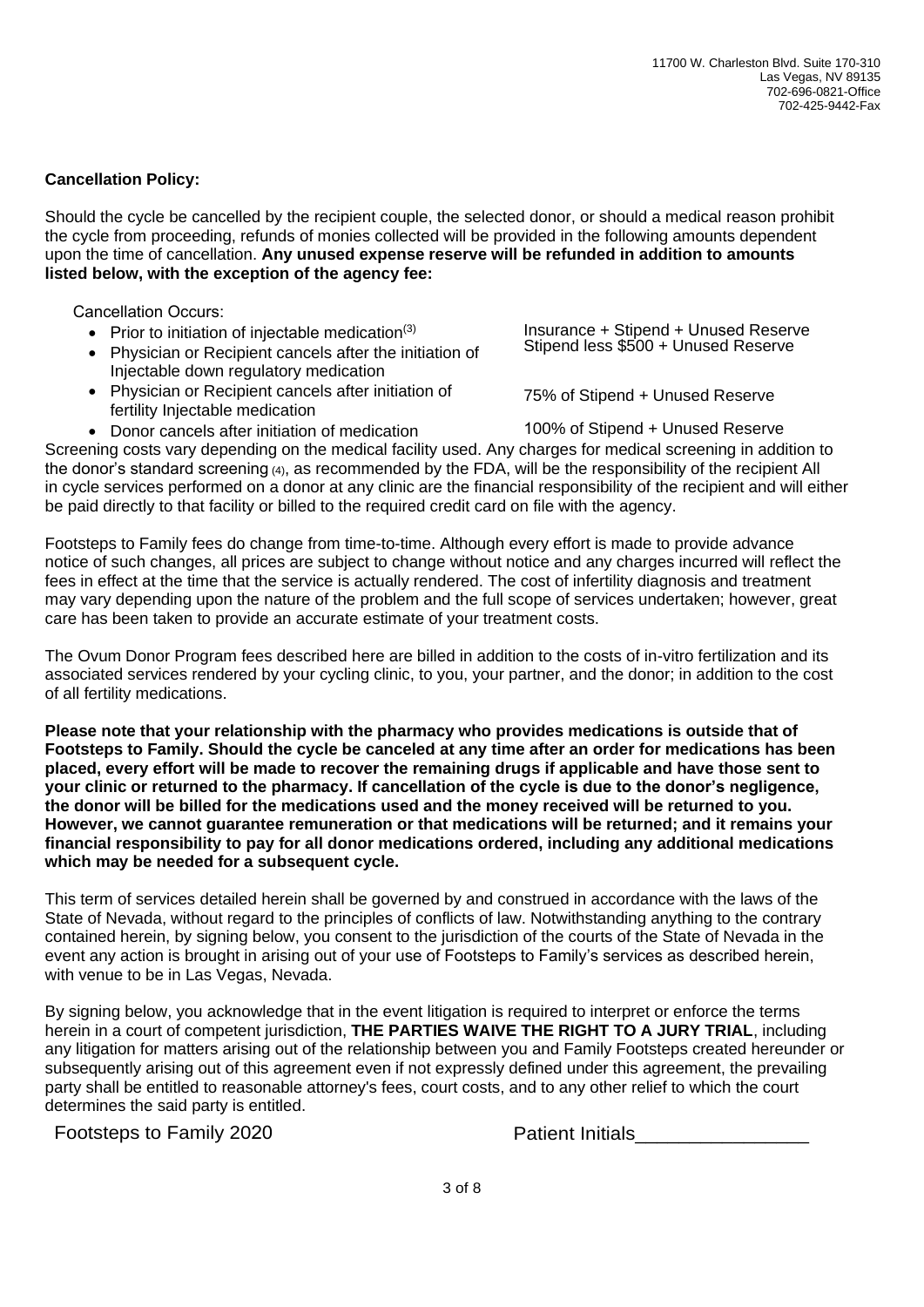By signing below, you acknowledge that you expressly understand that the services provided by Footsteps to Family in no way constitute payment for or purchase of genetic material or a child, or relinquishment of a child.

Footsteps to Family makes every effort to maintain a high level of standard for the ovum donors participating in the program. Nonetheless, Footsteps to Family is not a clinical facility and therefore, can make no guarantees regarding the cycle results, number of eggs retrieved, quality of eggs, quality of embryos, resulting pregnancies, screening results of the donors used, or the health of any pregnancy, child or children resulting from a Footsteps To Family egg donor. While Footsteps To Family takes every measure possible to screen our donors through psychological evaluations and interviews, we cannot guarantee a donor's complete honesty, or knowledge of her genetic profile when filling out her application. By signing this document, you are agreeing to the financial obligations listed above, and releasing Footsteps to Family from liability, as it pertains to clinical results, donor screening cycle status, resulting pregnancy or births of any child, or children resulting for IVF using a Footsteps To Family egg donor.

|                                       | Patient Sign Name: Manual According to the Contract of the Contract of the Contract of the Contract of the Contract of the Contract of the Contract of the Contract of the Contract of the Contract of the Contract of the Con                                                                                                                                                                                                                                        |
|---------------------------------------|-----------------------------------------------------------------------------------------------------------------------------------------------------------------------------------------------------------------------------------------------------------------------------------------------------------------------------------------------------------------------------------------------------------------------------------------------------------------------|
| <u>Initials: ____________________</u> |                                                                                                                                                                                                                                                                                                                                                                                                                                                                       |
|                                       | I certify the authenticity of my typed signature.                                                                                                                                                                                                                                                                                                                                                                                                                     |
|                                       |                                                                                                                                                                                                                                                                                                                                                                                                                                                                       |
| <u>Initials: ____________________</u> |                                                                                                                                                                                                                                                                                                                                                                                                                                                                       |
|                                       | I certify the authenticity of my typed signature.                                                                                                                                                                                                                                                                                                                                                                                                                     |
|                                       | $(1)$ The agency fee will not need to be paid again if your donor withdraws from the cycle prior to the egg retrieval, or if the<br>cycle is cancelled for medical reasons prior to the egg retrieval. In this event, should you be in need of another donor,<br>your access code will be reinstated without charge and Footsteps to Family will assist you in finding another suitable<br>candidate. Footsteps To Family agency fee is applied to one egg retrieval. |
|                                       |                                                                                                                                                                                                                                                                                                                                                                                                                                                                       |

(2) We require that the donor bring a travel companion with her to limit the liability after the egg retrieval and ensure her safe arrival back to the hotel and subsequently to the airport. You will be responsible for the transportation expenses of both the donor and the companion; however, no food compensation is paid to the donor's companion. If a donor does not have a travel companion, the clinic may hire a visiting nurse to ensure her safe departure from the clinic and arrival at her hotel.

(3) "Initiation of medications" means that the donor has begun taking injectable pre-cycle suppression medications. (4) "Standard Donor Screening" as recommended by the FDA, is ordered by the physician and may include but is not limited to the following blood tests: FSH, Estradiol, TSH, Prolactin, HIV 1 & 2, HBsAg, HB Core total, HCV, RPR, Blood Type, Rh, Cystic Fibrosis, Gonorrhea, Chlamydia, Drug screen, HTLV 1 & 2, and CMV.

| Footsteps to Family 2021 | <b>Patient Initials</b> |  |
|--------------------------|-------------------------|--|